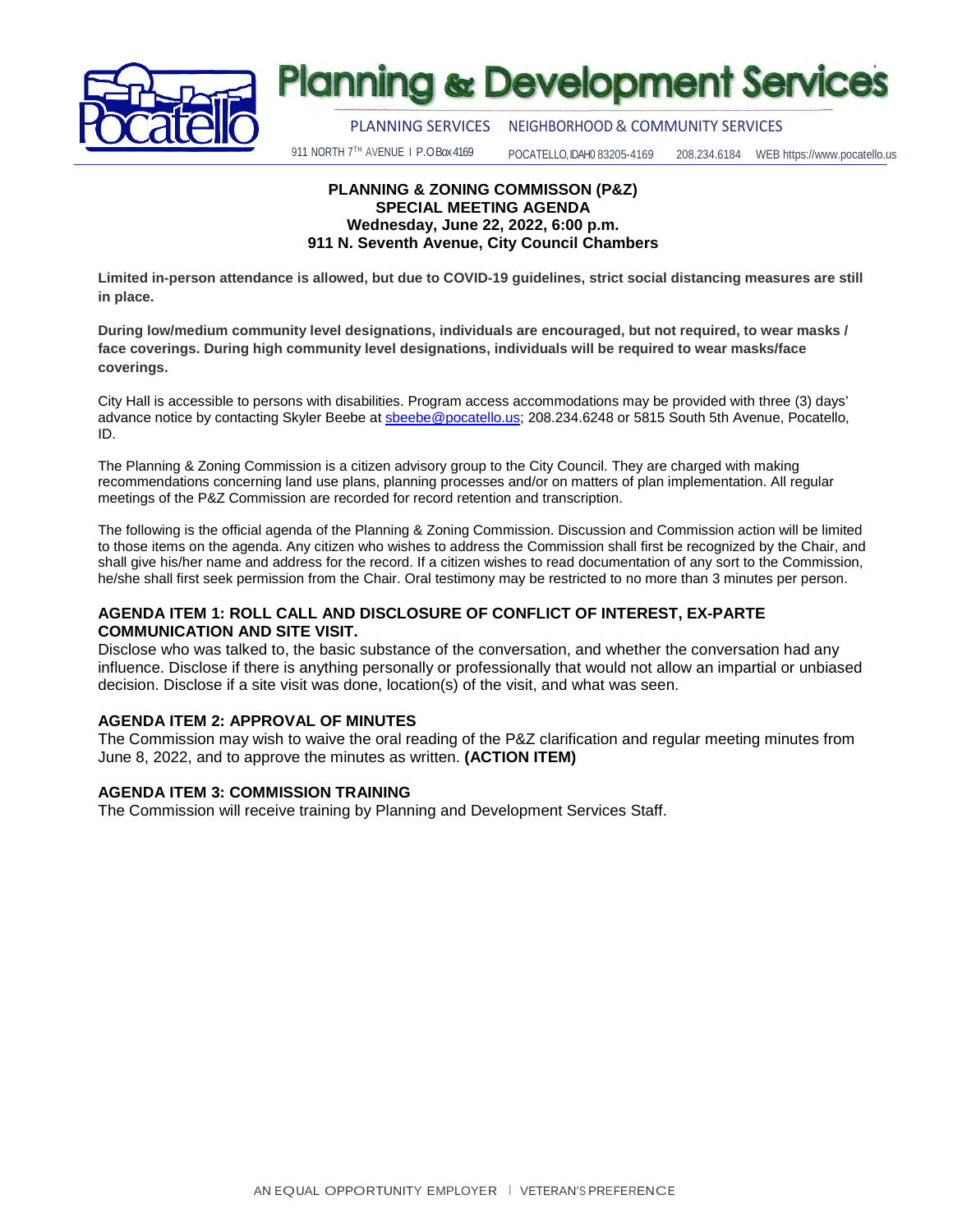## **PLANNING & ZONING COMMISSON (PZC) AGENDA 2 Clarification Meeting Minutes for June 8, 2022 at 6:00 p.m. City Hall Council Chambers 911 North Seventh Avenue, Pocatello, ID 83201**

**Chanda** called the meeting to order at 6:03 p.m.

### **AGENDA ITEM #1: ROLL CALL**

**Present:** Krystal Chanda, Whitney Fenwick, Marjanna Hulet, Richard Phillips, **Excused:** Shin Kue Ryu and Dakota Worrell. **Staff:** Carl Anderson, Matthew Lewis, Aceline McCulla and Merril Quayle.

### **AGENDA ITEM #2: DISCUSSION TO CLARIFY ITEMS ON THE PLANNING AND ZONING COMMISSION MEETING AGENDA FOR JUNE 8, 2022.**

The Commission and staff discussed the agenda items.

#### **AGENDA ITEM #3: ADJOURN**

With no further discussion, **Chanda** closed the meeting at 6:32 p.m.

Submitted by \_\_\_\_\_\_\_\_\_\_\_\_\_\_\_\_\_\_\_\_\_\_\_\_\_\_\_\_\_\_\_\_\_\_\_ Approved on \_\_\_\_\_\_\_\_\_\_\_\_\_\_\_\_\_\_\_\_\_\_\_\_\_\_\_\_

Aceline McCulla, Secretary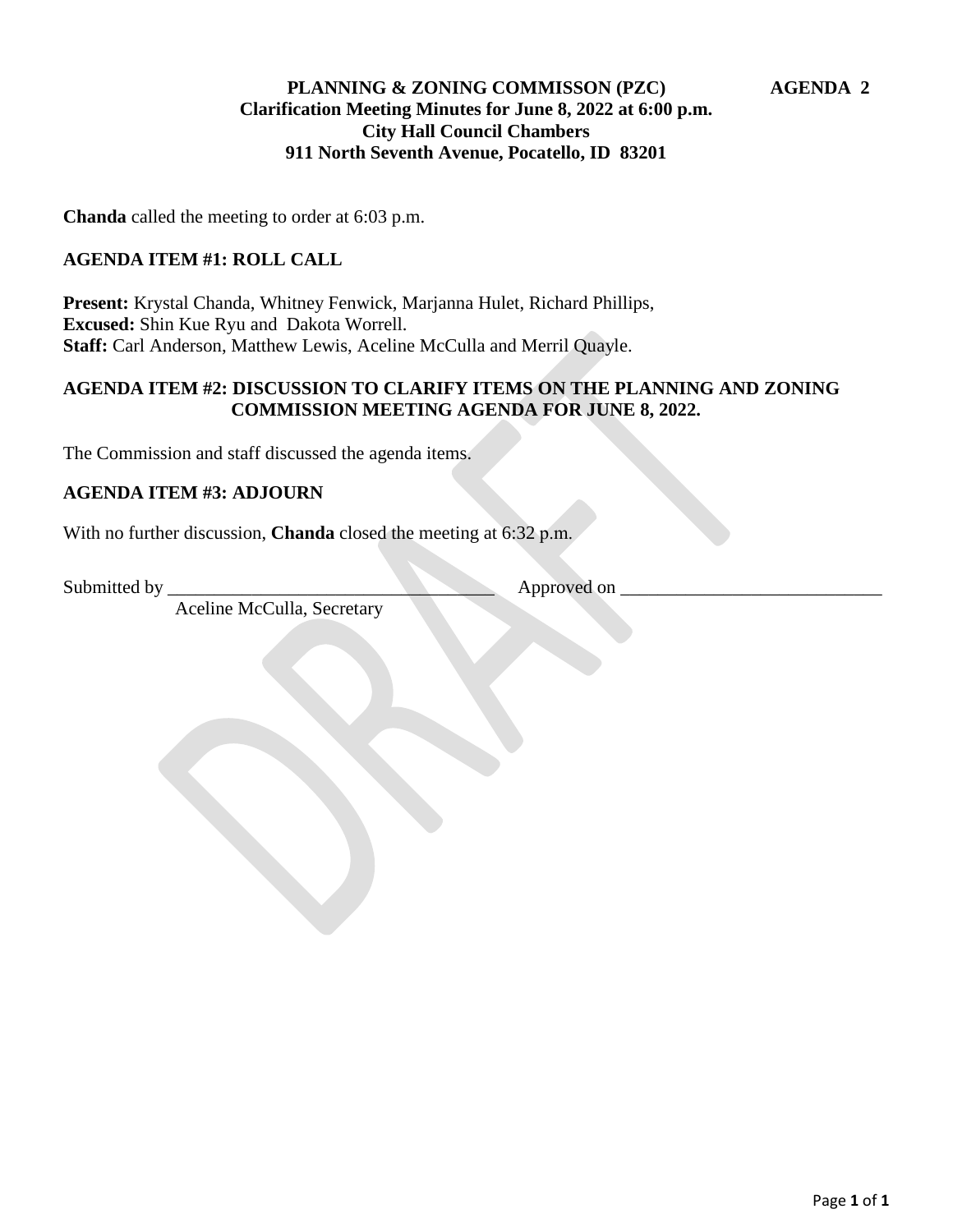## **PLANNING & ZONING COMMISSON (PZC) AGENDA 2 Regular Minutes for June 8, 2022 at 6:30 p.m. City Council Chambers 911 North Seventh Avenue, Pocatello, ID 83201**

**Chair Chanda** opened the meeting at 6:30 p.m.

#### **AGENDA ITEM #1: ROLL CALL AND DISCLOSURE OF CONFLICT OF INTEREST, EX-PARTE COMMUNICATION AND SITE VISIT.**

Disclose who was talked to, the basic substance of the conversation, and whether the conversation had any influence. Disclose if there is anything personally or professionally that would not allow an impartial or unbiased decision. Disclose if a site visit was done, location(s) of the visit, and what was seen.

**Krystal Chanda** made a site visit for agenda items 6 and 7 and had nothing else to report. **Whitney Fenwick**  made a site visit for agenda items 4, 5, 6 and 7 and had nothing else to report. **Marjanna Hulet** made a site visit for agenda items 3, 5, 6 and 7 and had nothing else to report. **Rich Phillips** made a site visit for agenda items 3, 4, 5, 6 and 7 and had nothing else to report.

**Present:** Krystal Chanda, Whitney Fenwick, Marjanna Hulet and Richard Phillips.

**Excused:** Shin Kue Ryu and Dakota Worrell.

**Staff:** Carl Anderson, Matthew Lewis, Aceline McCulla and Merril Quayle.

### **AGENDA ITEM #2: APPROVAL OF MINUTES**

The Commission may wish to waive the oral reading of the P&Z clarification and regular meetings minutes and approve the minutes held May 11, 2022.

It was moved by **M. Hulet** and seconded by **R. Phillips** to approve the meeting minutes as written from May 11, 2022. Those voting in favor were Chanda, Fenwick, Hulet and Phillips. Those voting against were none. Motion passed unanimously.

#### **AGENDA ITEM #3: PRELIMINARY PLAT – FILE 1294**

This time has been set aside for the Commission to hear comments from the public regarding a request by Brandon Ratliff of Land Quest Development, Inc., represented by RMES, for the Western Skies Division 3 Preliminary Plat application to subdivide 24.53 acres (more or less) into 55 lots, located west of I-15; an extension of Eastpointe Drive.

**Chanda** opened up the public hearing at 6:37 p.m.

**Brady Smith** of RMES and representative for the applicant stated the project would have 55 lots and an open space area for storm drainage. The staff comments and requirements were understood, and Smith did not find any issues with the conditions. Smith noted that Division 4 is shown as Lot 20 in the preliminary plat. An annexation application and a Comprehensive Plan amendment would be coming before the P&Z in the near future.

Senior Planner **Carl Anderson** with the City of Pocatello summarized the staff report.

No public comments were received for this application.

Staff finds that the proposal is compliant with all applicable standards of City Code 16.20.050, assuming the following conditions are met: **1)** All comments contained in the Public Works Memorandum, dated May 31, 2022, shall be adhered to; **2)** A building permit may not be issued unless all applicable standards of City Code Section 16.24.100 are adhered to, or a subdivision surety bond and warranty bond is obtained as outlined in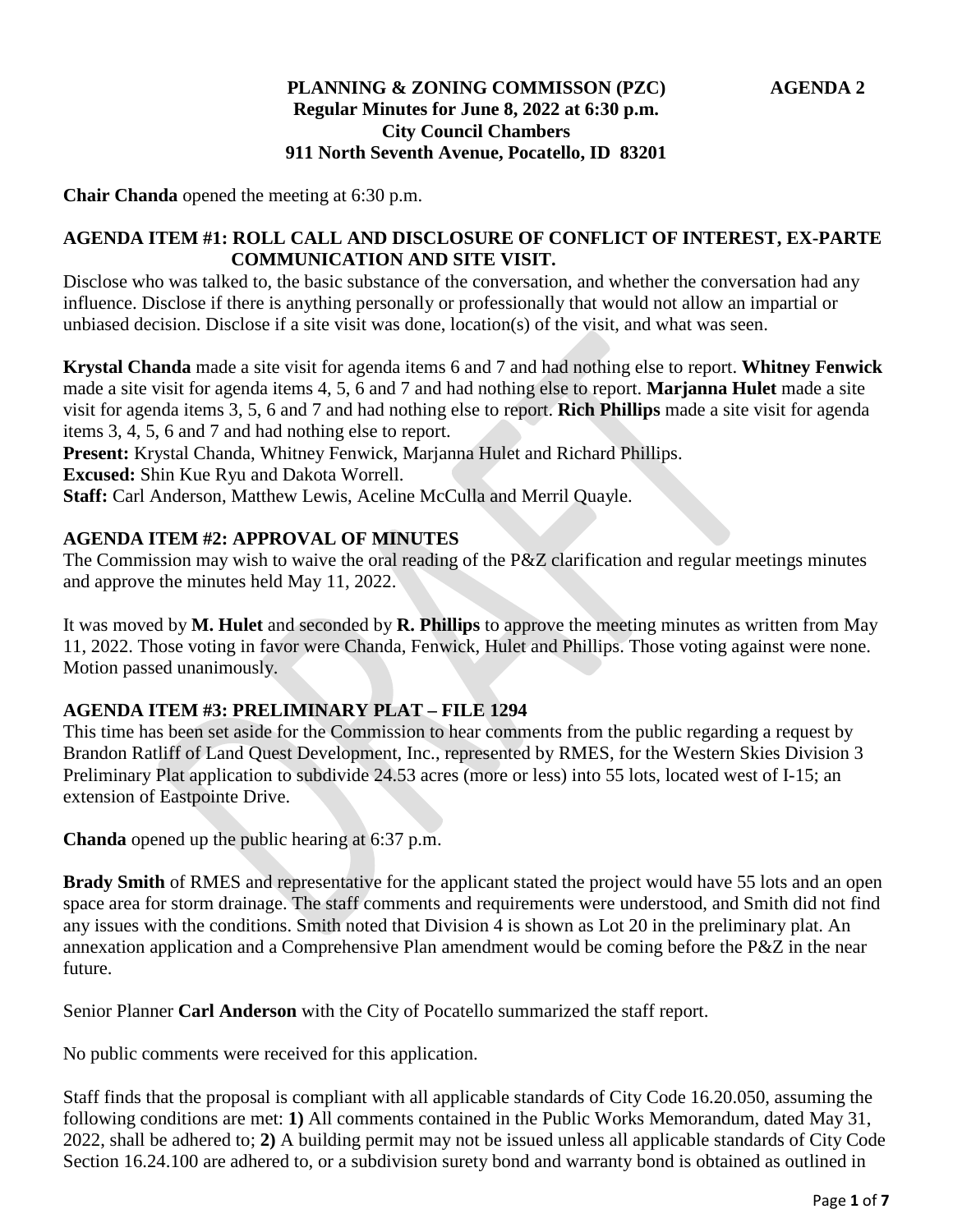City Code 16.24.110, prior to recording; **3)** Lot 8 Block 1 shall include an "R" restriction indicating that the proposed common area lot is non-buildable; and **4)** All other standards or conditions of Municipal Code not herein stated but applicable to land subdivision and residential development shall apply.

Development Engineer **Merril Quayle** with the City of Pocatello clarified sewer questions. **Chanda** clarified that the roads and turn around criteria meet Fire Code.

**Chair Chanda** opened up the meeting for public comment at 6:40 p.m.

Those in favor, neutral or opposed: none.

It was moved by **M. Hulet** and seconded by **W. Fenwick** to approve of the Western Skies Division 3 subdivision preliminary plat application from Land Quest Development, finding the application does meet the standards for approval under Chapter 16.20.050 of Pocatello Municipal Code with the conditions listed in the staff report, and to authorize the Chair to sign the findings of fact. Those voting in favor were Chanda, Fenwick, Hulet and Phillips. Those voting against were none. Motion passed unanimously.

# **AGENDA ITEM 4: PUBLIC HEARING – PRELIMINARY PLAT – FILE 22-1363**

This time has been set aside for the Commission to hear comments from the public regarding a request by Brandon Ratliff of Land Quest Development, Inc., represented by Knudsen Engineering, for the Lands End Preliminary Plat application, to subdivide 24.41 acres (more or less) into 37 lots, located on Fore Road, between Grant Avenue and the Pocatello Women's Correctional Center.

**Chanda** opened the public hearing at 6:52 p.m.

**Joel Dixon** of Knudsen Engineering provided a brief history of the project and clarified that the applicant combined division one and two to make this project work.

**Chanda** noted there was a typo in the Engineering Memorandum in the Plat Condition No. 7 and that the Development Condition No. 2 requires that water service on Lot 1 Block 2 be added for the sprinkler system. **Dixon** stated he read, understood and would comply with all the conditions in the staff report and Dixon would work with staff.

Senior Planner **Carl Anderson** with the City of Pocatello summarized the staff report.

No written public comments were received and one phone call was received with a discussion about the application.

Anderson noted the Fire Department sent in a response, which was given to the Commission during the clarification meeting, as well as an additional drawing the applicant submitted, which was included in the presentation, and both documents will be included in the public record and attached to the minutes.

Staff finds that the proposal is compliant with all applicable standards of City Code 16.20.050, assuming the following conditions are met: **1)** All comments contained in the Public Works Memorandum, dated May 24, 2022, shall be adhered to; **2)** A building permit may not be issued unless all applicable standards of City Code Section 16.24.100 are adhered to, or a subdivision surety bond and warranty bond is obtained as outlined in City Code 16.24.110, prior to recording; **3)** The exception request to the fire code must be granted prior to the approval of the current proposed subdivision, or an alternative meeting the standards of the Pocatello Fire Department be provided; **4)** The proposed subdivision is approved for a 96 gallon cart service only, pursuant to comment from the Sanitation Department; **5)** Prior to recording of the plat, the area to remain undisturbed shall be shown on the plat and delineated with a building restriction line. The boundaries shown on the plat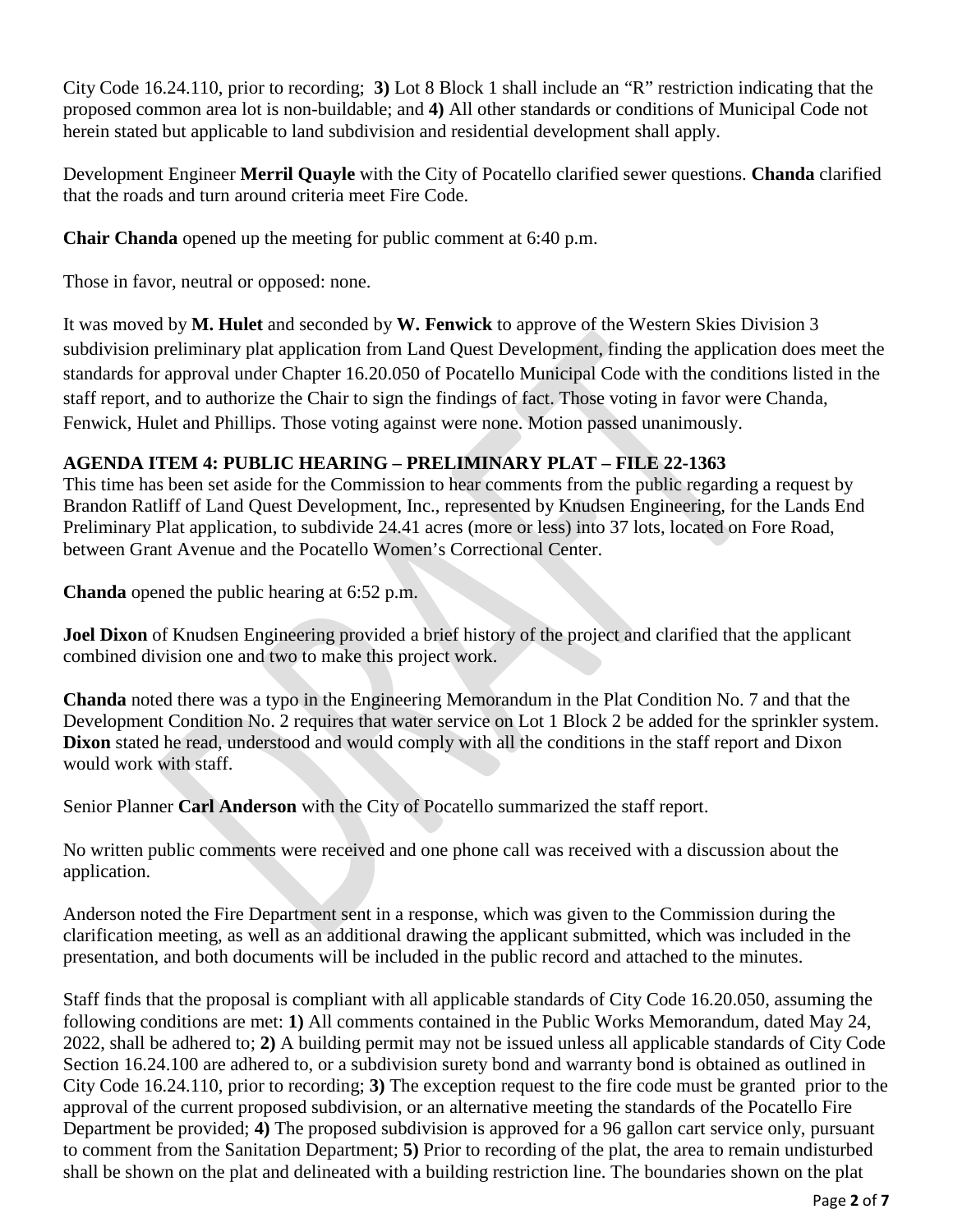shall be surveyed and staked prior to beginning of construction. The applicant shall provide a proposed building footprint location on Lot 8 Block 2 to verify the proposed development of this lot will not encroach beyond the no-build line. All other standards of City Code 17. 05.140 shall apply. All building permit applications for structures on lots with a natural slope of 15% or greater, shall be accompanied by a geotechnical assessment; **6)** Clarify the proposed name of the new roadway appearing as either Ward Road or Lands End Road; and **7)** All other standards or conditions of Municipal Code not herein stated but applicable to land subdivision and residential development shall apply; **8)** Correct the verbiage in the Public Works Memorandum under Plat Conditions 7 to change verbiage to "for all the lots with slopes over 20% in Block 2.

**Anderson** clarified a traffic impact statement was completed and submitted, and a traffic impact study was not required as part of the application requirements.

**Chanda** asked that if the P&Z approves this preliminary plat, how it reads that everything has to be sprinkled because the number of lots exceeds the 28 lots limit, would the applicant need to come back before the P&Z if the number of lots is reduced to 28? **Anderson** clarified that the applicant needs to submit another design that would meet the Fire Department standards. There are two options to meet fire code available to them. The number of lots may be reduced without changing the road configuration, but they could not add more lots.

**Hulet** clarified that the no build line could be moved as long as Code requirements are met.

**Chanda** opened up the meeting for public comment at 7:07 p.m.

Those in favor, neutral or opposed: none.

It was moved by **M. Hulet** and seconded by **W. Fenwick** to approve the Lands End subdivision preliminary plat application from Brandon Ratliff of Land Quest Development, Inc., finding the application does meet the standards for approval under Chapter 16.20.050 of Pocatello Municipal Code with the conditions listed in the staff report and add a condition from the Engineer Memorandum under Plat Conditions 7 to change verbiage to "for all lots with slopes over 20%, and to authorize the Chair to sign the findings of fact. Those voting in favor were Chanda, Fenwick, Hulet and Phillips. Those voting against were none. Motion passed unanimously.

With no more comments, **Chanda** closed the public hearing at 7:08 p.m.

# **AGENDA ITEM 5: PUBLIC HEARING - PRELIMINARY PLAT – FILE 22-1398**

This time has been set aside for the Commission to hear comments from the public regarding a request by Rocky Mountain Capital LLC, represented by Connect Engineering, for the Ammon Park Preliminary Plat application to subdivide 0.81 acres (more or less) into nine (9) lots, located along Ammon Street, adjacent to Ammon Park.

**Chanda** opened the public hearing at 7:08 p.m.

**Joshua Ball** of Connect Engineering summarized information from the application materials. **Chanda** asked if Ball planned for shared driveways, and Chanda noted that the standard size driveway would need to meet code. **Ball** stated he understood and would work with staff and comply to Code requirements.

Senior Planner **Matthew Lewis** with the City of Pocatello summarized the staff report.

No public comments were received for this application.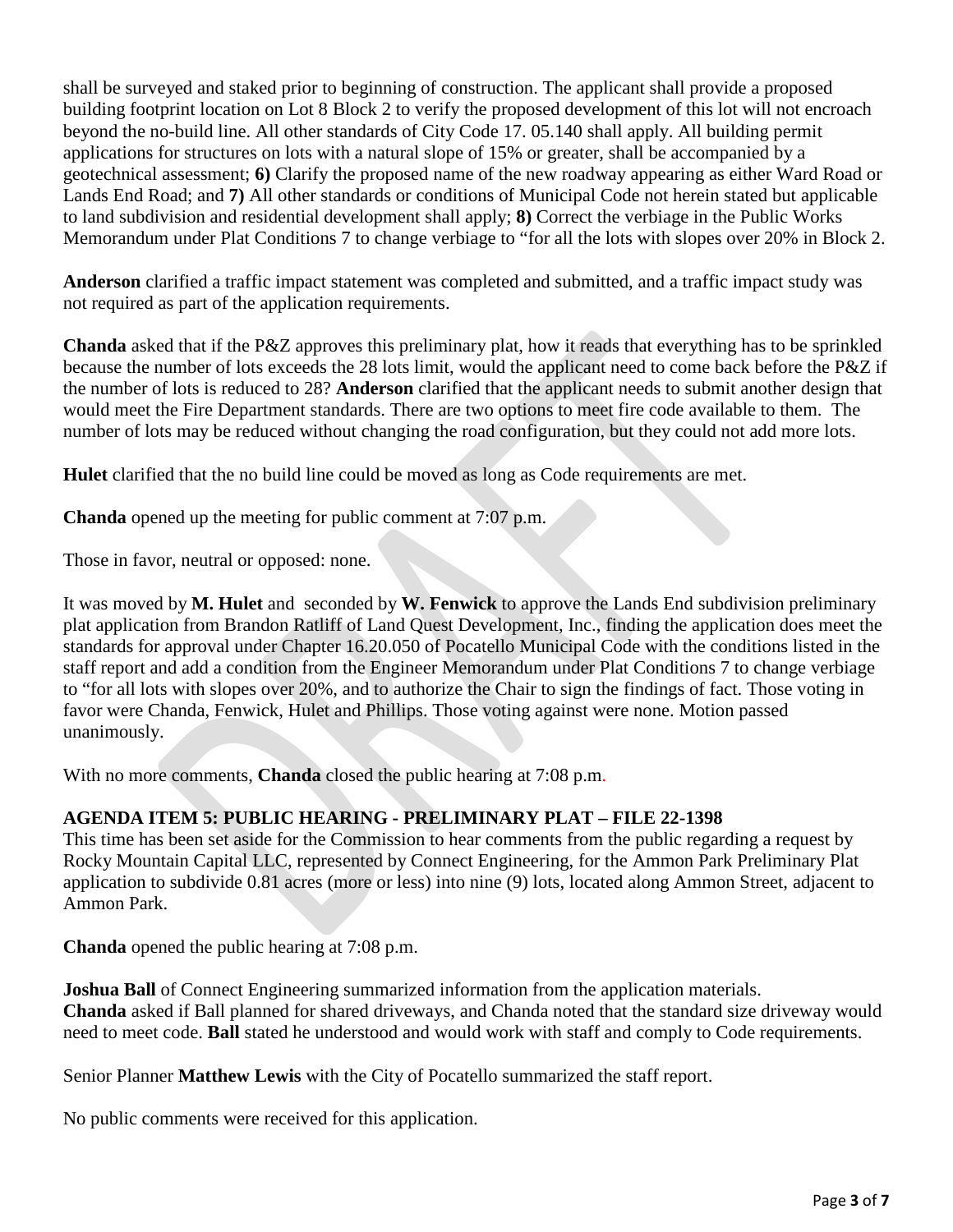Staff finds that the proposal is compliant with all applicable standards of City Code 16.20.050, assuming the following conditions are met: **1)** All comments contained in the Public Works Memorandum, dated May 17 , 2022 , shall be adhered to; **2)** A building permit may not be issued unless all applicable standards of City Code Section 16.24.100 are adhered to, or a subdivision surety bond and warranty bond is obtained as outlined in City Code 16.24.110, prior to recording; **3)** The area to remain undisturbed shall be shown on the final plat and delineated with a no build/disturbance line. The boundaries shown on the plat shall be surveyed and staked prior to beginning of construction. All other standards of City Code 17. 05.140 shall apply; and **4)** All other standards or conditions of Municipal Code not herein stated but applicable to land subdivision and residential development shall apply. **5)** Add a no-build line to the Plat meeting Plat Conditions section of the Public Works Memorandum

**Chanda** opened up the meeting for public comment at 7:17 p.m.

Those in favor: none.

Those neutral:

**Carl Gold** wanted to know where the development would be built. The **Chanda** and **Quayle** showed Gold on a map where it would be built.

**Lucile Linford** was concerned that the public park was going to be built on. **Quayle** showed on the map that the City Public Park area would not be built on. He showed the four lots that would be built on, and noted that access would be off Ammon Road.

Those opposed: **Dan Herb** was concerned with added traffic.

Rebuttal:

**Ball** noted that off street parking would be provided and it should not impact traffic. The homes would be sold for under \$300,000.00.

It was moved by **W. Fenwick** and seconded by **M. Hulet** to approve the Ammon Park Subdivision of the preliminary plat application from Collin Hunter of Rocky Mountain Capital LLC, finding the application does meet the standards for approval under Chapter 16.20.050 of Pocatello Municipal Code with the conditions listed in the staff report, and to authorize the Chair to sign the findings of fact.

The Commission ensued in discussion.

Those voting in favor were Chanda, Fenwick, Hulet and Phillips. Those voting against were none. Motion passed unanimously.

With no more comments, **Chanda** closed the public hearing at 7:31 p.m.

## **AGENDA ITEM 6: PUBLIC HEARING – PRELIMINARY PLAT – FILE 22-1411**

This time has been set aside for the Commission to hear comments from the public regarding a request by Bill Isley of B Street Investments LLC, represented by RMES, for the Elevation 5000 Division 1 Preliminary Plat application to subdivide 5.93 acres (more or less) into 25 lots, located north of Vista Drive and the extension of Center Street.

**Chanda** opened the public hearing at 7:32 p.m.

**Bill Isley** of B Street Investments presented the Master Plan layout and gave a history of the area projects.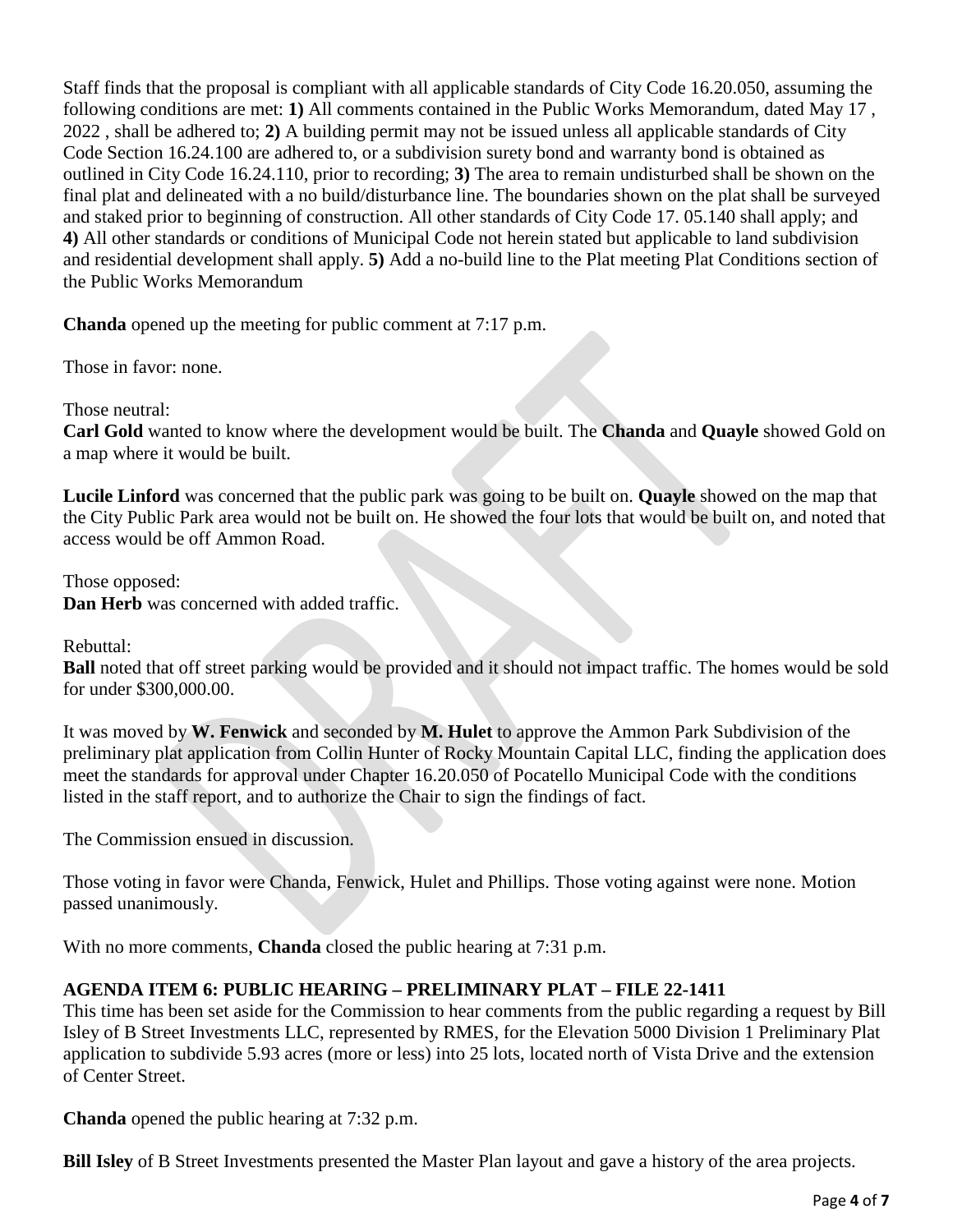The purpose for townhomes was selected to maintain wildlife and reduce fences. Private home lot owners' desire fences and Code and HOA Covenants are recorded to restrict fences to allow wildlife to move freely, and townhomes are best suited for this purpose. The additional road connection will help with traffic flow and that is what Isley wants to complete.

Senior Planner **Matthew Lewis** with the City of Pocatello summarized the staff report. Several phone calls were received with questions about this application and three written public comments were received in opposition of this application and provided to the Commission and would be included in the minutes.

**Phillips** clarified the zoning and the need for the rezone on the next agenda item. A condition will be added that this will would be approved in upon Agenda Item 7 being approved.

Staff finds that the proposal is compliant with all applicable standards of City Code 16.20.050, assuming the following conditions are met: **1)** All comments contained in the Public Works Memorandum, dated June 1 , 2022 , shall be adhered to; **2)** In light of the fact that lot size density/clustering is being utilized the minimum lot size required shall be at least 3,000 sq. ft. Lot 14, Lot 18, and Lots 22-24 Block 1 shall be increased to meet the minimum square footage as part of final plat submittal. **3)** A building permit may not be issued unless all applicable standards of City Code Section 16.24.100 are adhered to, or a subdivision surety bond and warranty bond is obtained as outlined in City Code 16.24.110, prior to recording; **4)** The area to remain undisturbed shall be shown on the final plat and delineated with a no build line. The boundaries shown on the plat shall be surveyed and staked prior to beginning of construction. All other standards of City Code 17. 05.140 shall apply; **5)** Pursuant to Municipal Code 17.04.170 E(e) Fencing and landscaping, where utilized, shall be wildlife friendly as recommended by the Idaho Fish and Game Department (See Attachment D); **6)** All other standards or conditions of Municipal Code not herein stated but applicable to land subdivision and residential development shall apply; **7)** this will be approved upon approval of agenda item 7; **8)** the Fire Department will provide a memo on the fire safety; and **9)** CC&Rs must require that no fences be placed, with the exception of patio fences.

**Quayle** clarified that the Condition for traffic study was not needed, because there is an approved master plan showing road connection providing access throughout the project area. The master plan has been approved by City of Pocatello's Public Works and the Fire Department. Quayle also clarified the storm drainage between roadways and private property non-roadway. Quayle noted the Stormwater Code is currently being revised. Quayle clarified the accepting a Master Plan and bonding development projects.

**Chanda** opened up the meeting for public comment at 8:13 p.m.

Those in favor: none.

Those neutral:

**Sherry Stone** noted that semi-trucks park on Vista Road by the Hotels.

**Ally Schaak** was concerned with one access road for all the local businesses and residents. Schaak asked that a two-lane second access road be built before anymore construction.

Those opposed:

**Debra Pine** was concerned that it would take 3-5 years to complete the second access road and a disaster plan for current residents to escape a fire emergency be established and the second access road is built prior to the More homes being built.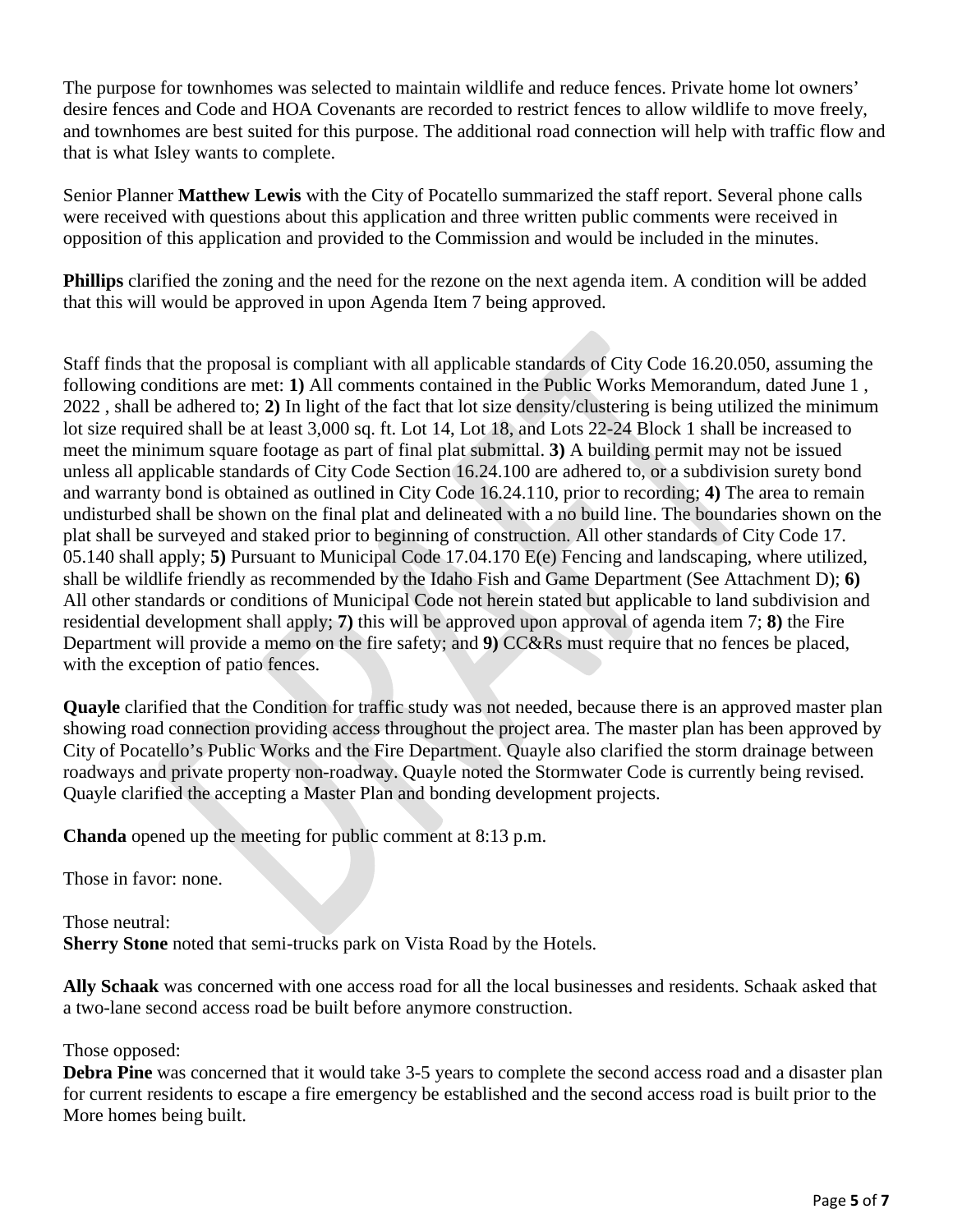**Ben Christensen** was concerned that current traffic and adding higher density is right for this area.

Rebuttal:

**Isley** clarified that the City Public Works and Fire Department agree to the Master Plan and the road connectivity to address traffic. Isley would be allowed to build more single-family homes than the townhomes proposed.

Discussion ensued with the Commission and Quayle on Fire Code emergency road access per the Fire Marshall and the International Fire Code.

It was moved by **M. Hulet** and seconded by **W. Fenwick** to approve the Elevation 5000 Division 1 subdivision preliminary plat application from Bill Isley of B Street Investments LLC, finding the application does meet the standards for approval under Chapter 16.20.050 of Pocatello Municipal Code with the conditions listed in the staff report and add a condition **7)** this will be approved upon approval of agenda item 7, and to authorize the Chair to sign the findings of fact. **No vote,** M. Hulet asked to amend the motion as follows.

It was moved by **M. Hulet** and seconded by **W. Fenwick** to approve the Elevation 5000 Division 1 subdivision preliminary plat application from Bill Isley of B Street Investments LLC, finding the application does meet the standards for approval under Chapter 16.20.050 of Pocatello Municipal Code with the conditions listed in the staff report and add three conditions: **7)** this will be approved upon approval of agenda item 7; **8)** the Fire Department will provide a memo on the fire safety; and **9)** CC&Rs must require that no fences be placed, with the exception of patio fences, and to authorize the Chair to sign the findings of fact.. Those voting in favor were Chanda, Fenwick, Hulet and Phillips. Those voting against were none. Motion passed unanimously.

With no more comments, **Chanda** closed the public hearing at 9:10 p.m.

# **AGENDA ITEM 7: PUBLIC HEARING – ZONE MAP AMENDMENT – FILE 22-1424**

This time has been set aside for the Commission to hear comments from the public regarding a request by Bill Isley of B Street Investments LLC, represented by RMES, for a zone map amendment application to rezone property south of Vista Drive and north of La Valle Strada from Residential Estate (RE) to Residential Low Density (RL), with a Comprehensive Plan land use designation of Residential (R).

**Chanda** opened the public hearing at 9:21 p.m.

**Bill Isley** of B Street Investments LLC provided a brief history of the project area and his vision on road connectivity in the area. Isley asked to rezone the two small triangles to match the RL from RE to match the Elevation 5000 development property.

Senior Planner **Matthew Lewis** with the City of Pocatello summarized the staff report.

No public comments were received for this application.

Staff concludes that the proposed zoning map amendment is compliant with Pocatello City Code Section 17.02.170. A full analysis is detailed within this staff report. Should the Commission approve the application, staff recommends the following conditions: **1)** The parcels in question be zoned from Residential Estate to Residential Low density; **2)** Any standards/regulations not herein noted but applicable to the proposed development shall be strictly adhered to; and **3)** Any activity requiring a separate development or building permit shall comply with applicable regulations.